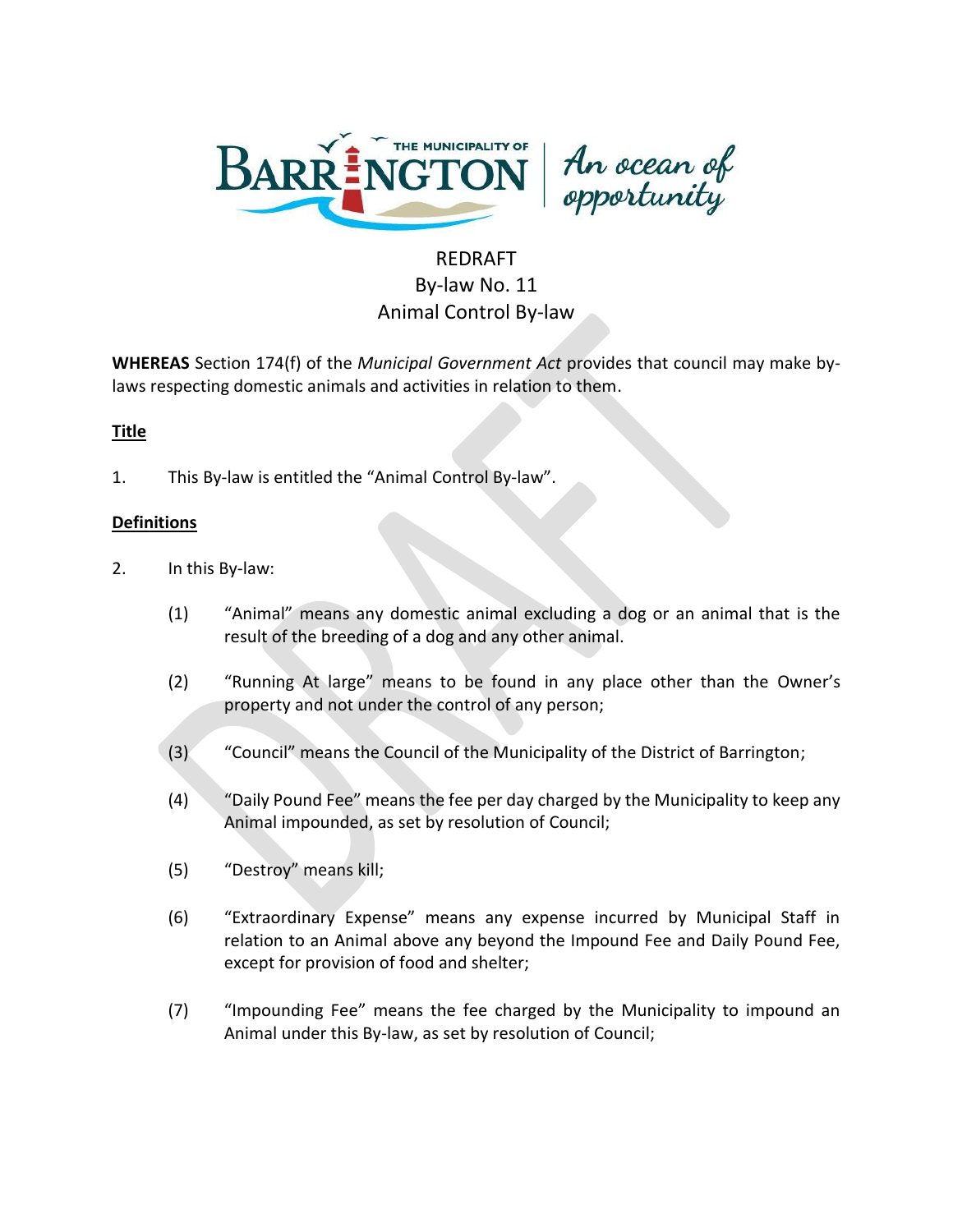- (8) "Municipal Staff" means the Municipality's By-law Enforcement Officer or a person appointed by the Chief Administrative Officer or Council to act on the Municipality's behalf for the purposes of this By-law;
- (9) "Municipality" means the Municipality of the District of Barrington;
- (10) "Owner" means the owner of an Animal and any person who possesses, has the care or control of, or harbours, an Animal. and where such person is a minor, includes a parent, guardian or custodian of such a person;
- (11) "Pound Keeper" means the person designated by Council as the Pound Keeper to shelter and house Animals under this By-law;

#### **Rabid Animals**

3. Municipal Staff may, where immediate action must be undertaken to protect the health, safety or welfare of people or animals, without notice to or complaint against the Owner, Destroy on sight an Animal that is Running At Large and is rabid or appears to be rabid.

#### **Running At Large**

- 4. No Owner shall cause, permit or suffer an Animal to be Running At Large within the Municipality.
- 5. Municipal Staff may, without notice to or complaint against the Owner, capture and impound:
	- (1) an Animal that is Running At Large and which Municipal Staff believes, on reasonable and probable grounds, to pose a possible danger to a person or to a domestic animal or to property of persons other than the Owner; or
	- (2) an Animal, excluding domestic cats, that is Running At Large.
- 6. The Owner of an Animal impounded pursuant to this By-law shall be liable for all impounding charges including the Impounding Fee, the Daily Pound Fee and any Extraordinary Expenses.

#### **Redemption of Impounded Animal**

7. Except in the case where an impounded Animal is suffering from an infection or contagious disease, the Owner of an Animal which has been impounded may redeem an Animal upon: